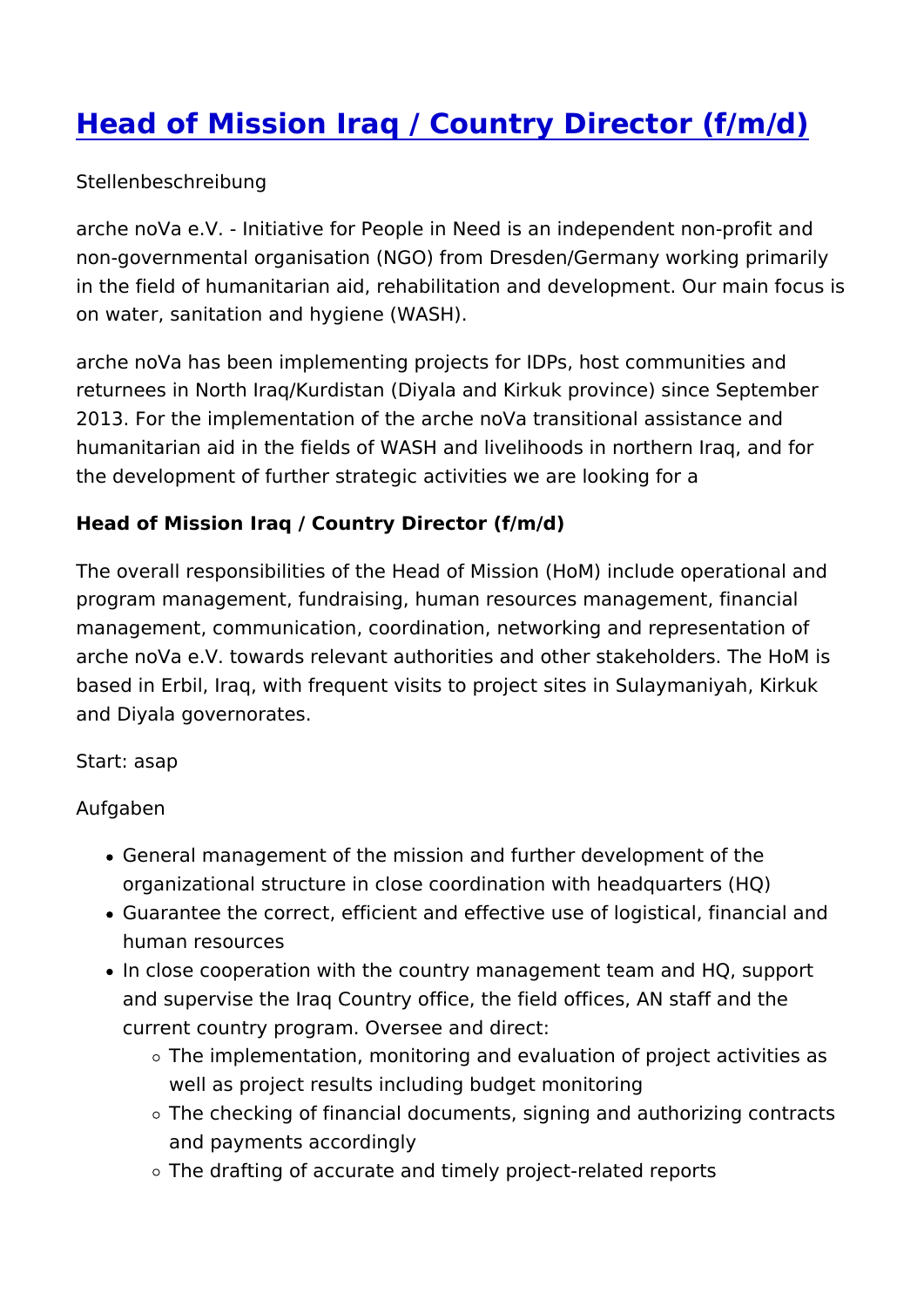- The establishment and updating of work plans, including monitoring and evaluation of the project at all stages
- The efficient and effective running of all support functions of the mission within the operations department, including finance, administration, HR, procurement and logistics
- Prepare future proposals and identify new funding opportunities together with the Head of Programs and in coordination with HQ; support the team in the development of project ideas together with the Head of Programs
- Provision of regular reports on programmatic, security and contextual matters to HQ
- Where appropriate and feasible, visit to field offices and project sites for monitoring purposes
- Frequently review and update the security plan based on thorough analysis as well as maintain the overall security of the mission and all its staff
- Support the development and introduction of guidelines, templates and processes/SOPs for direct implementation, including (in close collaboration with the HQ Security Focal Point) safety and security, PSEA and complaint mechanisms
- Be involved in the local recruitment process in close coordination with the Heads of departments in Iraq and the hiring of international staff in collaboration with HQ
- Regularly evaluate performance of AN employees in coordination with the direct line management
- Fostering a positive and accountable work environment, as well as empowering and encouraging staff to take initiative
- Represent AN at all levels and ensure active participation and coordination of AN with relevant Government Departments, other INGOs, NGOs, IOs, relevant UN clusters, donors
- Review and further develop AN's country strategy to ensure its relevance and appropriateness in close coordination with HQ
- Contribute to the AN regional planning process for the Middle East region
- Close and proactive coordination with AN Head of Mission for North East Syria Office based in Erbil in terms of national reporting and creating synergies between the structures
- Coordinate AN visibility and PR activities for North Iraq in coordination with HQ

Voraussetzungen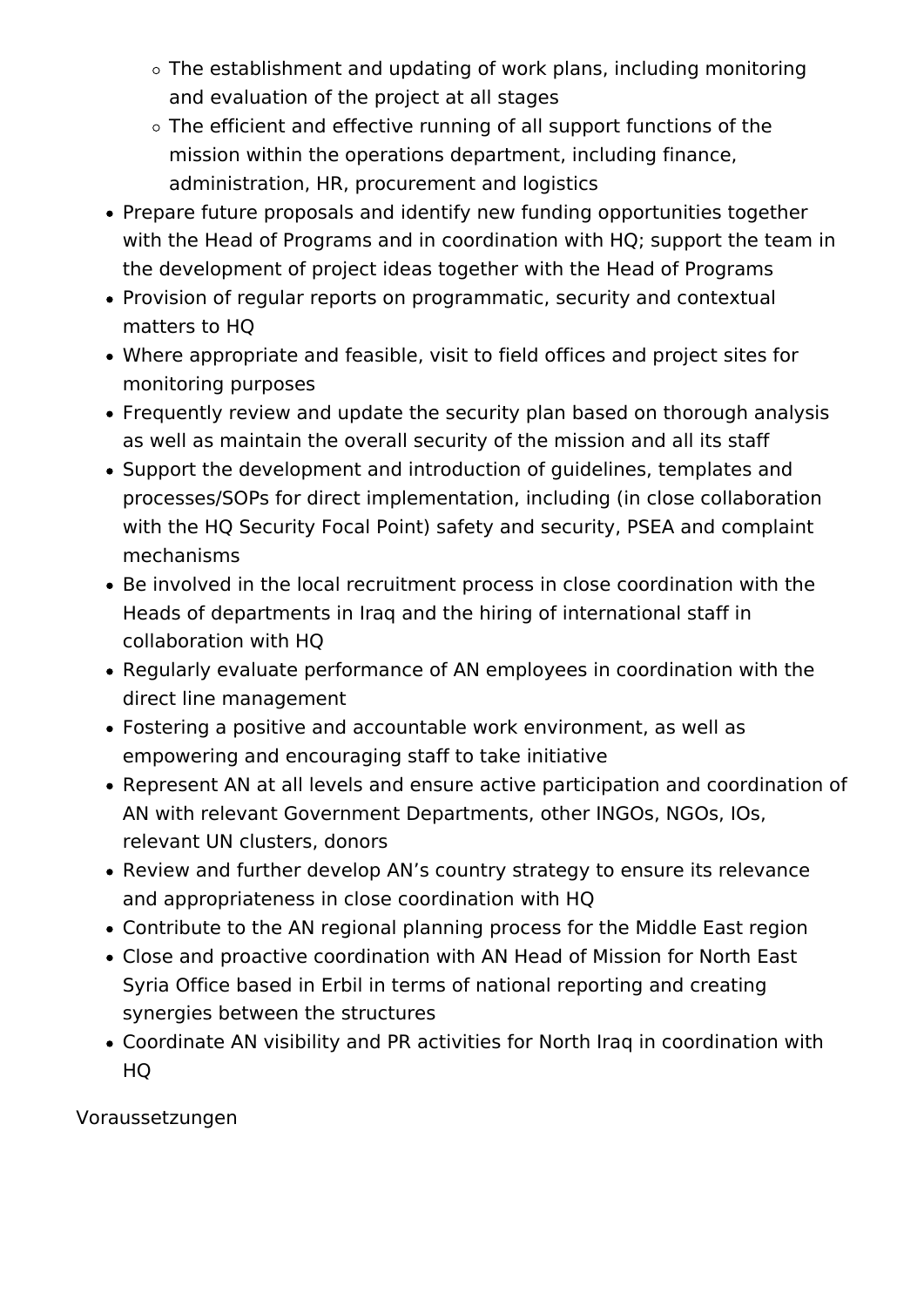- A College or University degree in Humanitarian/Development Studies, Economics, International Relations, Engineering or related
- Minimum of 7 years demonstrated experience in international emergency and development project management (> 5 years in a leading position), including security management responsibilities in insecure / volatile environments
- Fluency in English (written and oral)
- Demonstrated experience in program and human resource management
- Solid analytical and problem-solving skills
- Excellent communication and networking capacities
- Ability to represent AN in formal settings
- Ability to effectively lead an intercultural team
- Ability to work on establishing new organisational structures and procedures
- Flexibility, ability to work under stress and capacity to meet tight deadlines

Nice to have:

- Experience in WASH, basic infrastructure, livelihoods and/or rural development with a focus on community engagement, local capacity building and sustainability
- Knowledge of German, Arabic and/or Kurdish is of advantage
- Awareness of the Iraq humanitarian, development, security and political context
- Work experience in the MENA context
- Knowledge of relevant donors with regards to funding and operation mechanisms especially on a country level (like BMZ, ECHO, UN OCHA CBPF, UNDP, DFID, UNICEF)
- Knowledge especially in implementing emergency relief , transitional aid and/or development cooperation projects

Wir bieten

- Competitive salary according to internal salary scale
- International health and hazard insurance
- Accommodation in shared AN guesthouses (mandatory)
- 2.5 days leave per month (30 days per year)
- Hardship allowance to support stay outside of the country every 3 months
- Contract duration: 1 year with possibility for extension and a 6 months probationary period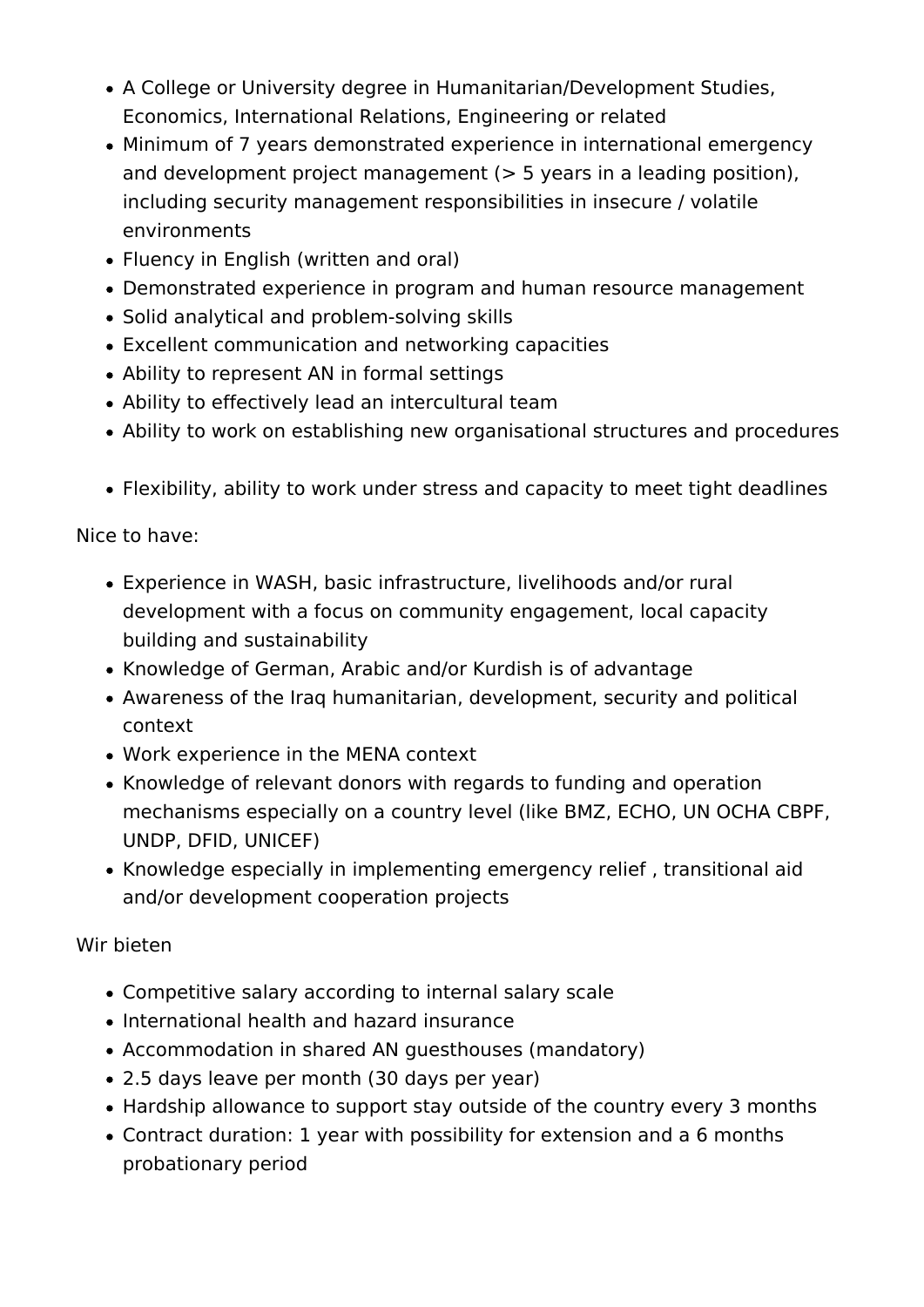Conditions: guesthouse policy, non-family duty station

Please note that arche noVa takes staff care seriously. That is COVID 19 vaccination is essential for all our Expats.

Arbeitsort Erbil, Iraq Bewerbungsschluss Mittwoch, 29. Juni 2022 Kontakt

Deadline for application: 29.06.2022 or as long as published

Please send CV, references and conveepd tide cumet mussusann Richtebrewerbung taarche-nova. Orgease describe your motivation w for arche noVa and as Head of Mission Iraq and please tell us y expectations.

Subject: HoM Iraq

Further information...arche-nova.org

AnsprechpartnerIn